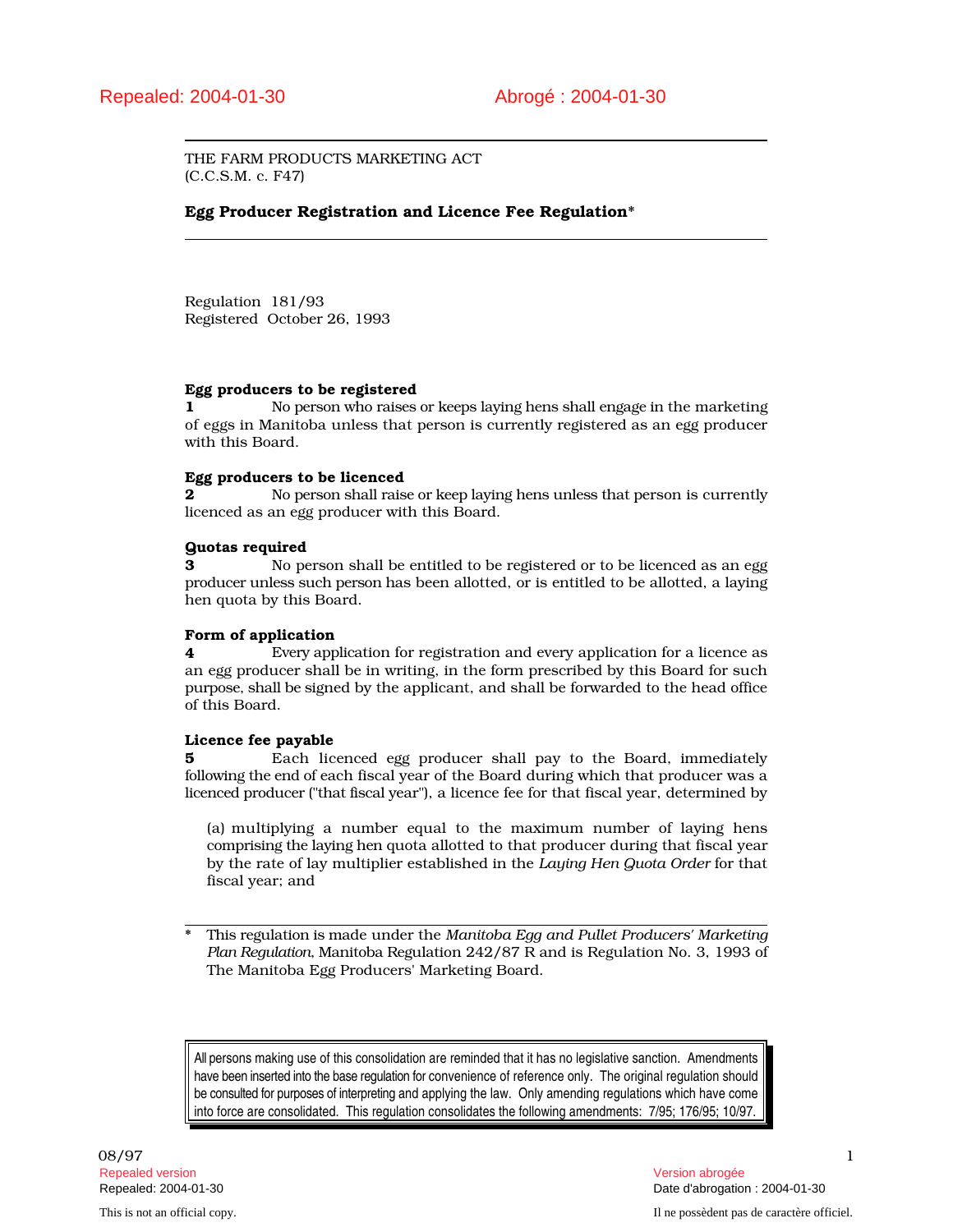(b) multiplying the resultant number by 22.5¢; and

(c) subtracting from that amount an amount equal to the fees paid by that producer to the Board during that fiscal year pursuant to the *Egg Administration* Fee Regulation and to the Canadian Egg Marketing Agency pursuant to the *Canadian Egg Marketing Agency Levies for Manitoba Regulation* .

M.R. 7/95; 176/96; 10/97

# Reduction of licence fee

**6** If the laying hen quota allotted to a licenced egg producer during a fiscal year of the Board is reduced during that fiscal year, the Board may reduce the licence fees payable by that producer for that fiscal year to reflect the impact of such reduction.

## Producer's obligation to remit licence fees

**7** Each licenced egg producer shall pay to the Board at its office, Suite 18, 5 S c u rfi e ld B o u levar d, Winn i p e g, M an i toba, R3Y 1G3, all licence fees and additional lice nce fees i m p osed on th at p r o d ucer u n d er this Regulation not later than seven (7) days from the date on which such producer receives a demand from the Board to pay such licence fees and additional licence fees.

### Exemption from licencing

8 The following persons are exempt from section 2 of this Regulation:

(a) the University of Manitoba, provided that all eggs produced by such layi n g hens are consumed on the Campus of the University of Manitoba;

(b) the Rockwood Institution, provided that all eggs produced by such laying hens are consumed by the employees and inmates of the Rockwood Institution or Stony Mountain Penitentiary on the site of such Institution or Penitentiary;

(c) any person who raises or keeps laying hens, if all of the eggs produced by such laying hens are either:

(i) placed in an incubator for hatching by that person, or

(ii) marketed by that person to a hatchery operator for placement in an incubator for hatching by such hatchery operator, and not for resale by such hatchery operator;

(d) any designated small non-registered producer under Manitoba Regulation 268/88 who raises or keeps a number of laying hens equal to or less than his verified number of laying hens established pursuant to such regulation; and

(e) any designated multi-family non-registered producer under Manito b a Regulation 268/88 who keeps less than 500 laying hens.